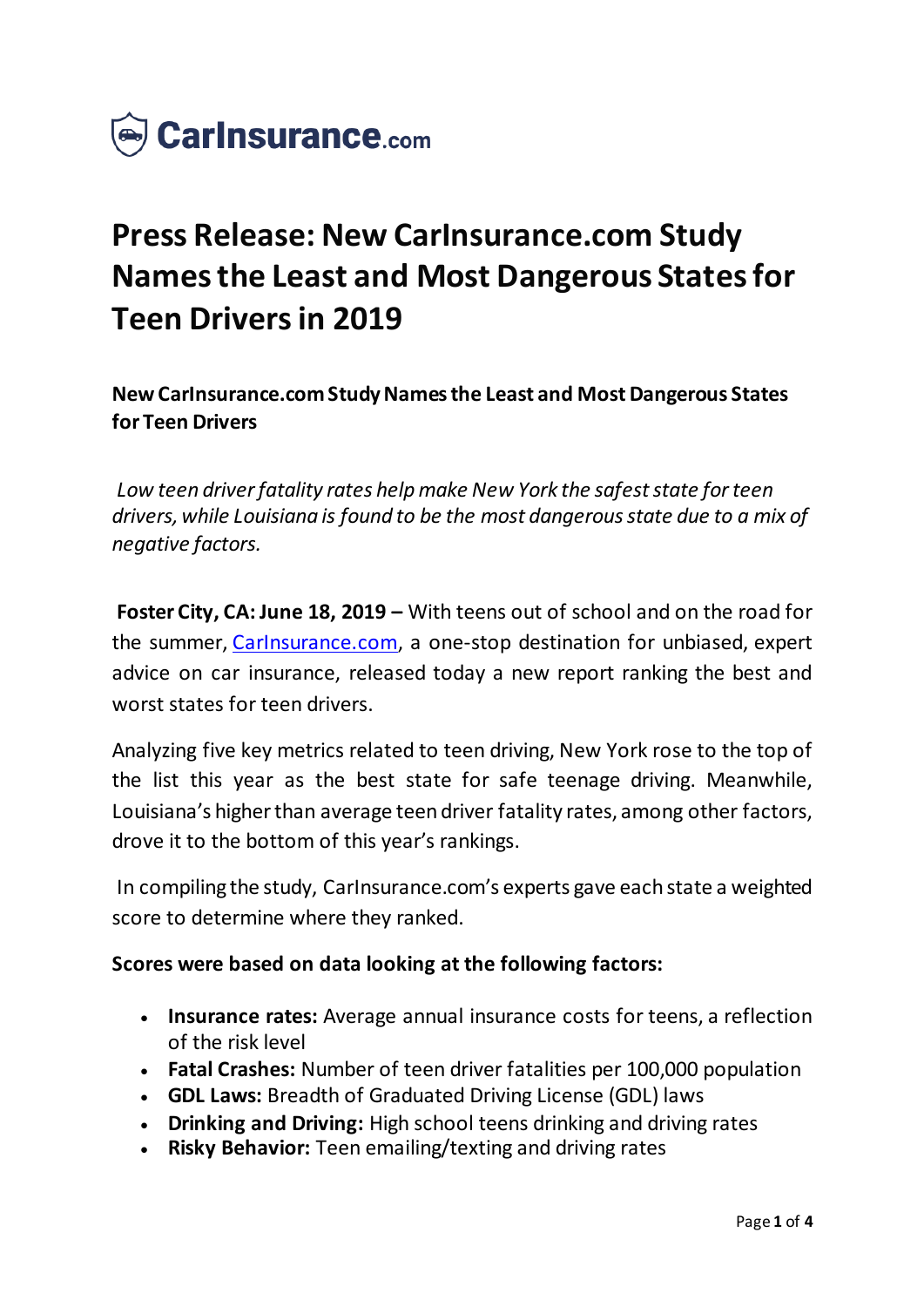New York is the safest state for teens behind the wheel thanks in part to having one of the lowest teen driver fatality rates in the country. The Empire State also has the lowest percentage of high schoolers admitting to texting or emailing while driving, along with comprehensive GDL laws, which have been [linked](https://www.nih.gov/news-events/news-releases/graduated-drivers-licensing-programs-reduce-fatal-teen-crashes) to lower teen driving fatalities.

Last year's safest state, Maryland, stays in the top 10 - this year ranking sixth. Along with New York and Maryland, the list of the **"safest states for teen driving" includes the following states and district:**

- 1. New York
- 2. New Jersey
- 3. Maine
- 4. Rhode Island
- 5. District of Columbia
- 6. Maryland
- 7. Vermont
- 8. Delaware
- 9. Colorado
- 10.Massachusetts

At the bottom end of the rankings, Louisiana is the most dangerous state for teen drivers. Louisiana has higher than average teen driver fatality rates and lacks strong GDL laws overall.

The state also has the second highest percentage of high schoolers who admitted to drinking while driving (10 percent). Louisiana additionally has skyhigh car insurance costs. Only Michigan has higher auto insurance rates for teens.

Montana, which finished last in the two previous teen driver studies, narrowly avoided the bottom spot again this year. The Big Sky Country continues to suffer high teen driver fatality rates, lacks comprehensive GDL laws, and has high drinking and driving stats for high schoolers.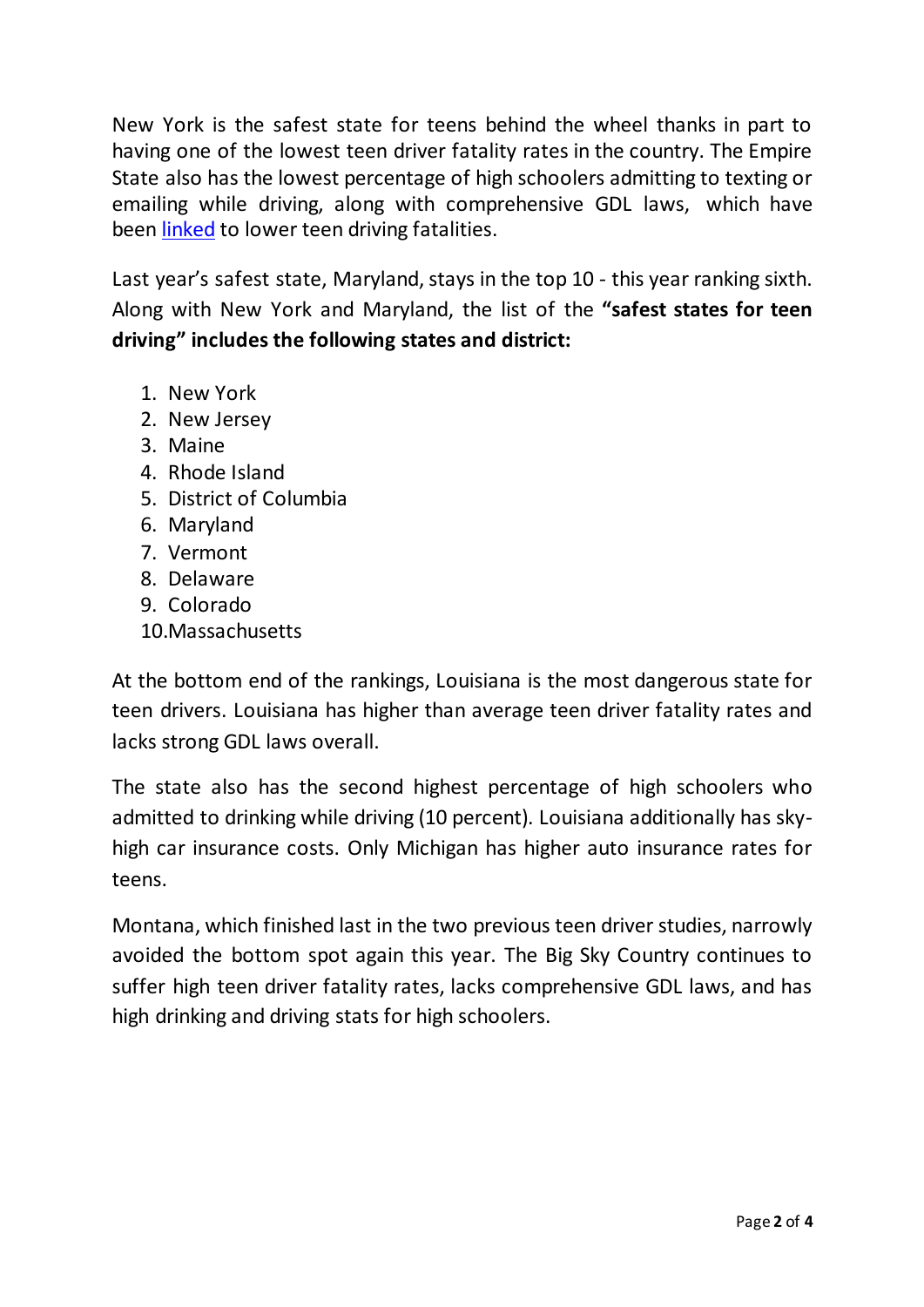## **Along with Louisiana and Montana, the "most dangerous states for teen driving" includes:**

- 51. Louisiana
- 50. Montana
- 49. Mississippi
- 48. Arkansas
- 47. Wyoming
- 46. South Carolina
- 45. Alabama
- 44. Tennessee
- 43. North Dakota
- 42. Georgia

CarInsurance.com found that more than 2,500 teen drivers were killed in crashes in 2017. That includes more than 200 killed in accidents related to driver distractions, such as texting. That's 9 percent of teens killed in crashes. It's factors like these that are preventable with education and action. One such area in particular is around awareness of GDL laws.

"Federal research has shown that graduated driver license laws are paramount to teen driver safety, but our survey shows many parents either don't enforce these laws or unaware of them, "said Les Masterson, managing editor of CarInsurance.com. "Hopefully, we can raise awareness about the role these laws play in keeping teens safe."

Another factor that helps indicate risk on the road for teens is their car insurance rates. Generally, the younger the driver, the more you'll pay in car insurance.

**Read the full Teen Driving Safety 2019 feature on CarInsurance.com:** [https://www.carinsurance.com/Articles/teen-driving-safety-least-and-most](https://www.carinsurance.com/Articles/teen-driving-safety-least-and-most-dangerous-states.aspx)[dangerous-states.aspx](https://www.carinsurance.com/Articles/teen-driving-safety-least-and-most-dangerous-states.aspx)